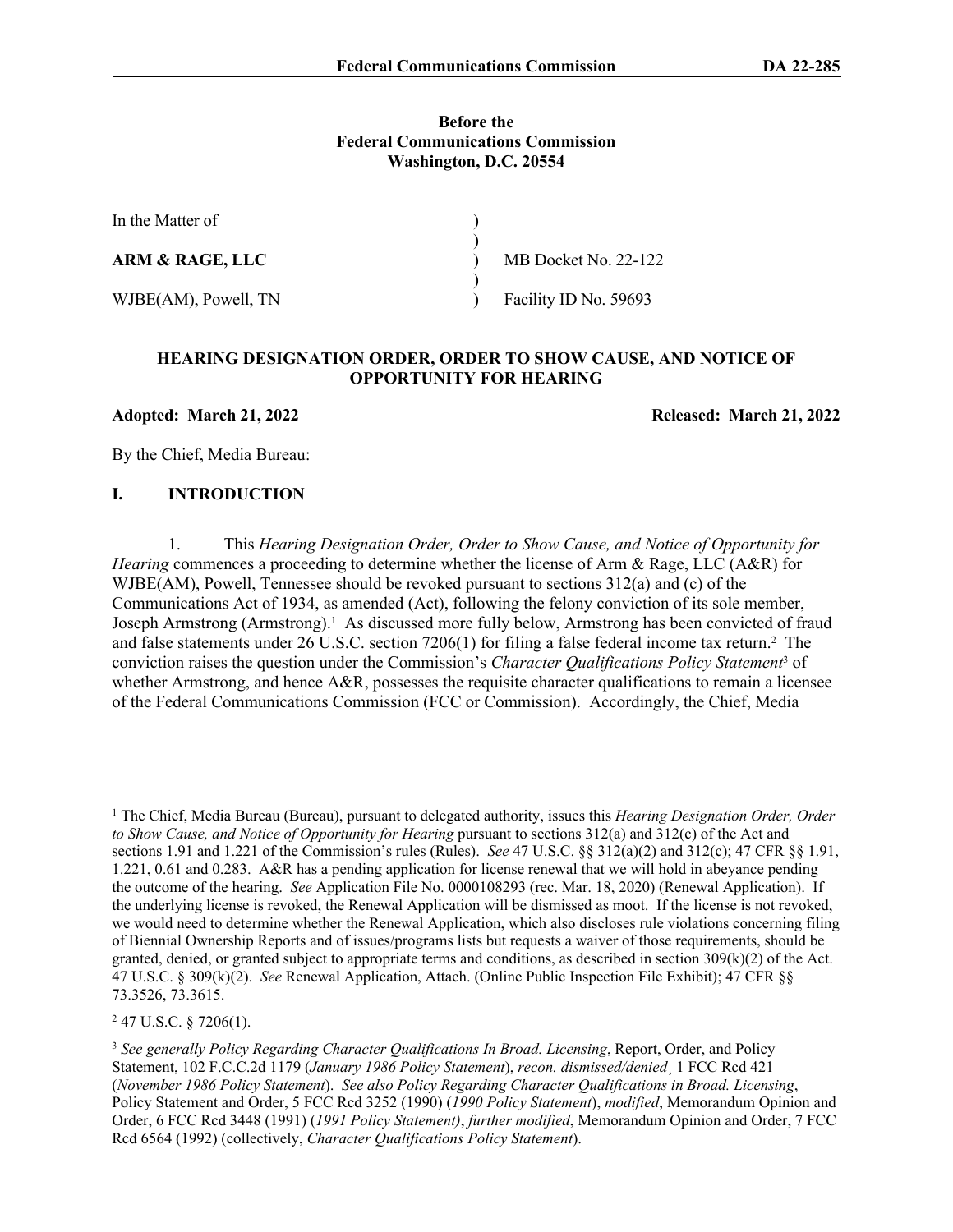Bureau (Bureau) is designating the case to be tried as a written proceeding under the Commission's rules for hearing proceedings, with the Administrative Law Judge serving as the presiding officer.<sup>4</sup>

## **II. BACKGROUND**

2. **Court Verdict.** On August 8, 2016, a jury convicted Armstrong of one felony count of fraud and false statements under 26 U.S.C. section 7206(1) for filing a false federal income tax return.<sup>5</sup> The record of the criminal trial reflects that the jury heard evidence that Armstrong, an elected representative in the Tennessee legislature, purchased cigarette tax stamps in 2007 and sold them at a profit of approximately \$330,000 following the legislature's increase in the state's cigarette tax, but did not include the profit on his federal 2008 individual income tax return.<sup>6</sup> On January 25, 2017, Armstrong was sentenced to three years of probation, which included six months of house arrest, ordered to pay \$99,943 in restitution to the federal government and a \$40,000 fine, and required to perform 300 hours of community service.

3. **Commission Filings.** Pursuant to section 1.65(c) of the Rules, A&R was required to report the conviction as an adverse finding by April 1, 2017, *i.e.,* the anniversary of license renewal filings for Tennessee.<sup>7</sup> A&R submitted a document informing the Commission of the conviction on April 14, 2017, after the due date.<sup>8</sup> A&R, on March 18, 2020, also attached the same Adverse Finding Report to a timely Renewal Application to explain its answer of "No" to the question as to whether A&R could certify that there had been no adverse findings bearing on the character qualifications of A&R and its principal.<sup>9</sup> We note that A&R also responded "No" to the Renewal Application's question of whether it had timely uploaded required documents to its online public inspection file.<sup>10</sup> Specifically,  $A\&R$ acknowledged that it had neither filed Biennial Ownership Reports as required by section 73.3615 of the Rules nor timely uploaded issues/programs lists as required by section 73.3526 of the Rules.<sup>11</sup>

<sup>4</sup> Because this proceeding pertains to the potential revocation of a "station license," the Commission's Part 1, subpart B hearing rules apply. 47 CFR § 1.91(d). Consistent with the Bureau's past practice, we designate an ALJ to serve as the presiding officer. *See, e.g*., *Auburn Network, Inc.*, Hearing Designation Order, Order to Show Cause and Notice of Opportunity for Hearing, 35 FCC Rcd 1282 (MB 2021). Written hearing procedures, described *infra* at para. 7, became effective on Nov. 5, 2020. *See Procedural Streamlining of Administrative Hearings*, Report and Order, 35 FCC Rcd 10729 (2020) (*Written Hearings Report and Order*); 85 Fed. Reg. 63166 (Oct. 6, 2020).

<sup>5</sup> *See United States v. Joseph E. Armstrong*, No. 3:15-cr-00091-TWP-CCS-001 (U.S. District. Ct. E.D. TN 2017) (*Armstrong* Proceeding).

<sup>6</sup> *See* United States' Sentencing Memo, *Armstrong* Proceeding (Nov. 30, 2016) at 2, 6; Memorandum and Order, *Armstrong* Proceeding (Phillips, J. Oct. 12, 2016) at 1, 4.

<sup>7</sup> 47 CFR § 1.65(c) (requiring licensees to report adverse court and administrative findings of conduct that would have a bearing on character qualifications).

<sup>8</sup> *See* WJBE(AM)—Letter from James L. Winston, Esq. to Marlene H. Dortch, FCC, Report Pursuant to Section 1.65 (Apr. 14, 2017) (Adverse Finding Report).

<sup>9</sup> Renewal Application, Attach. (WJBE - Adverse Findings Exhibit). Among the relevant factors identified in the renewal certification are two applicable to the instant matter—whether there has been a felony conviction or fraudulent statements to another government unit.

<sup>10</sup> *See* Renewal Application, Attach. (Online Public Inspection File Exhibit).

<sup>&</sup>lt;sup>11</sup> *Id.* In an exhibit to the Renewal Application, A&R notes that it had no ownership changes to report, it had maintained issues/programs lists in paper format at its studio, and has since filed and uploaded the required information to its online public inspection file. *Id.* at 1. In that same exhibit, A&R requests waivers of the rules it would otherwise be considered to have violated, stating that these were inadvertent oversights by a station operated with very little staff. *Id.*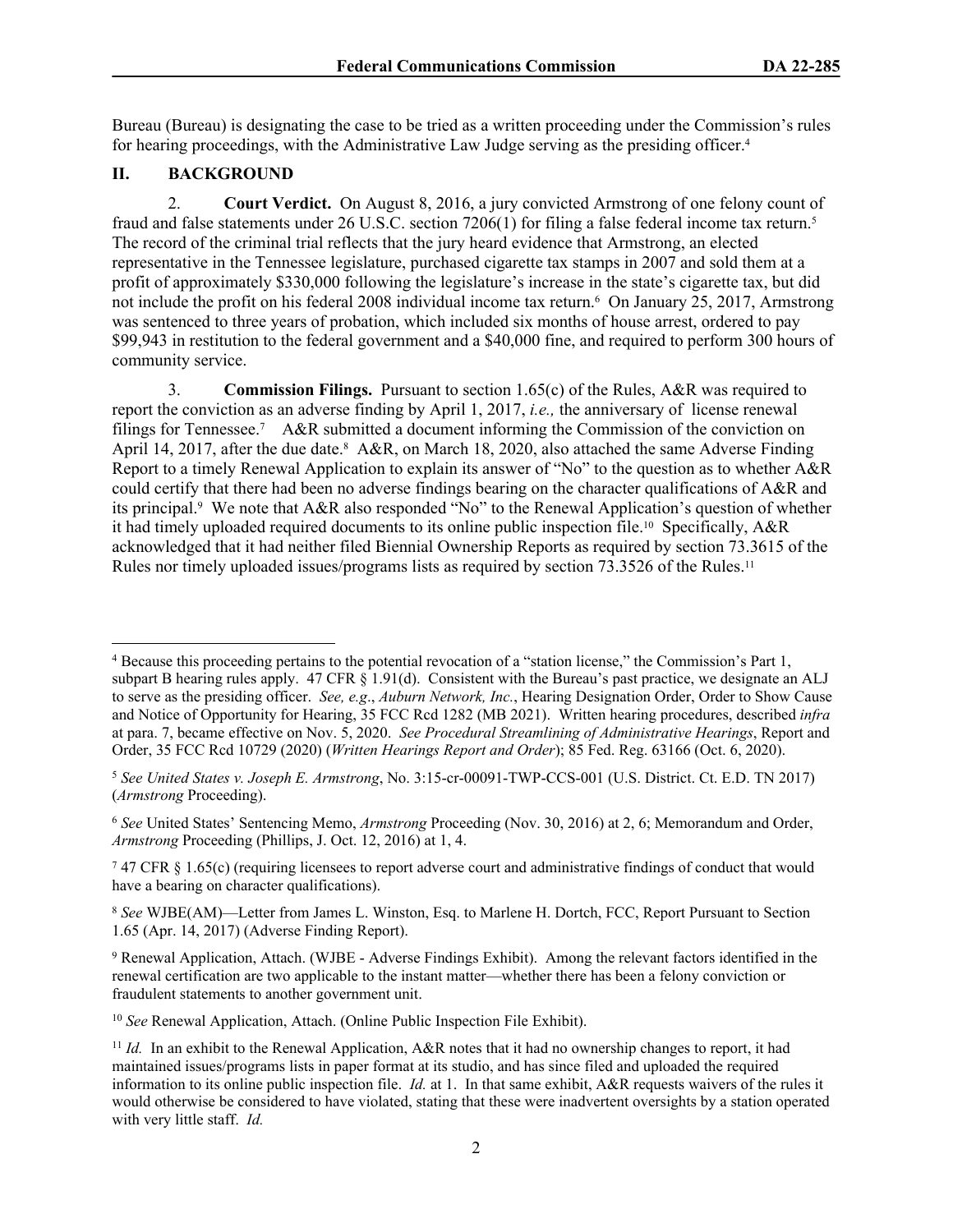4. **Legal Standards.** Section 312 of the Act sets forth specific circumstances in which the Commission may revoke a station license.<sup>12</sup> One such circumstance is a matter "coming to the attention of the Commission which would warrant it in refusing to grant a license or permit on an original application."13 The character of an applicant is among the important public interest factors that the Commission considers in determining whether an applicant has the requisite qualifications to become and/or remain a Commission licensee.<sup>14</sup> The central question in any character inquiry is whether the applicant or licensee "is likely to be forthright in its dealings with the Commission and to operate its station consistent with the requirements of the Communications Act and the Commission's Rules and policies."<sup>15</sup> Any violation of the Communication's Act or Commission rules potentially bears on character qualifications.<sup>16</sup> Under the Commission's *Character Qualifications Policy Statement*, non-FCC misconduct also may call into question a licensee's character.17 In assessing character qualifications in broadcasting matters, the Commission considers, as relevant, "evidence of any conviction for misconduct constituting a felony."18 In particular, we have found that "[b]ecause all felonies are serious crimes, any conviction provides an indication of an applicant's or licensee's propensity to obey the law" and conform to provisions of both the Act and the Commission's Rules and policies.19 Also relevant to the Commission are any adjudicated "fraudulent representations to another governmental unit" because there may be a sufficient nexus between fraud before another agency and an applicant's propensity to engage in similar behavior in its dealings with the Commission.<sup>20</sup> Non-FCC actions involving truthfulness and criminal behavior, thus, may have a bearing on character qualifications. The question of whether misconduct is disqualifying turns on the facts of each case, including a consideration of any mitigating

<sup>13</sup> *Id.* § 312(a)(2).

<sup>15</sup> *See Character Policy Statement*, 102 F.C.C.2d at 1209, para. 55 (stating that the character inquiry centers on "whether the licensee will in the future be likely to be forthright in its dealings with the Commission and to operate its station consistent with the requirements of the Communications Act and the Commission's Rules and policies," violations of which "have a potential bearing on character qualifications").

<sup>16</sup> *Id.* at 1209-10, paras. 56-57.

<sup>17</sup> The term "non-FCC misconduct" refers to misconduct other than a violation of the Rules or the Act. *January 1986 Policy Statement*, 102 F.C.C.2d at 1183 n.11, para. 7. The Commission and the courts have recognized that "[t]he FCC relies heavily on the honesty and probity of its licensees in a regulatory system that is largely selfpolicing." *See Contemporary Media, Inc., v. FCC*[, 214 F.3d 187, 193 \(D.C. Cir. 2000\)](https://1.next.westlaw.com/Link/Document/FullText?findType=Y&serNum=2000372136&pubNum=0000506&originatingDoc=If816a9b8187611e5a807ad48145ed9f1&refType=RP&fi=co_pp_sp_506_193&originationContext=document&transitionType=DocumentItem&ppcid=3d17316027b54dd6a6e19d093c02ec3e&contextData=(sc.Search)#co_pp_sp_506_193). Reliability is a key, necessary element to operating a broadcast station in the public interest. *See 1986 Policy Statement*, 102 F.C.C.2d at 1195, para. 35. An applicant or licensee's propensity to comply with the law generally is relevant because a willingness to be less than truthful with other government agencies, to violate other laws, and, in particular, to commit felonies, is potentially indicative of whether the applicant or licensee will in the future conform to the Commission's rules or policies. *See 1990 Policy Statement*, 5 FCC Rcd at 3252, para. 3.

<sup>18</sup> *See id.* at para. 4.

<sup>19</sup> *Id.*

<sup>20</sup> *January 1986 Policy Statement*, 102 F.C.C.2d at 1196, para. 36. In establishing this policy, the Commission specifically referenced the significance of misconduct before other federal agencies, including the Internal Revenue Service. *Id.* at 1194, para. 32.

<sup>12</sup> 47 U.S.C. § 312(a).

<sup>14</sup> *E.g., Terry Keith Hammond,* Order to Show Cause, Notice of Opportunity for Hearing, and Hearing Designation Order, 21 FCC Rcd 10267, 10272, para. 13 (2006) (applicant's felony conviction and untruthful statements among grounds for designating license renewal application for hearing). *See also* 47 U.S.C. §§ 308 (requirements for license can include character), 309 (public interest a factor in considering applications).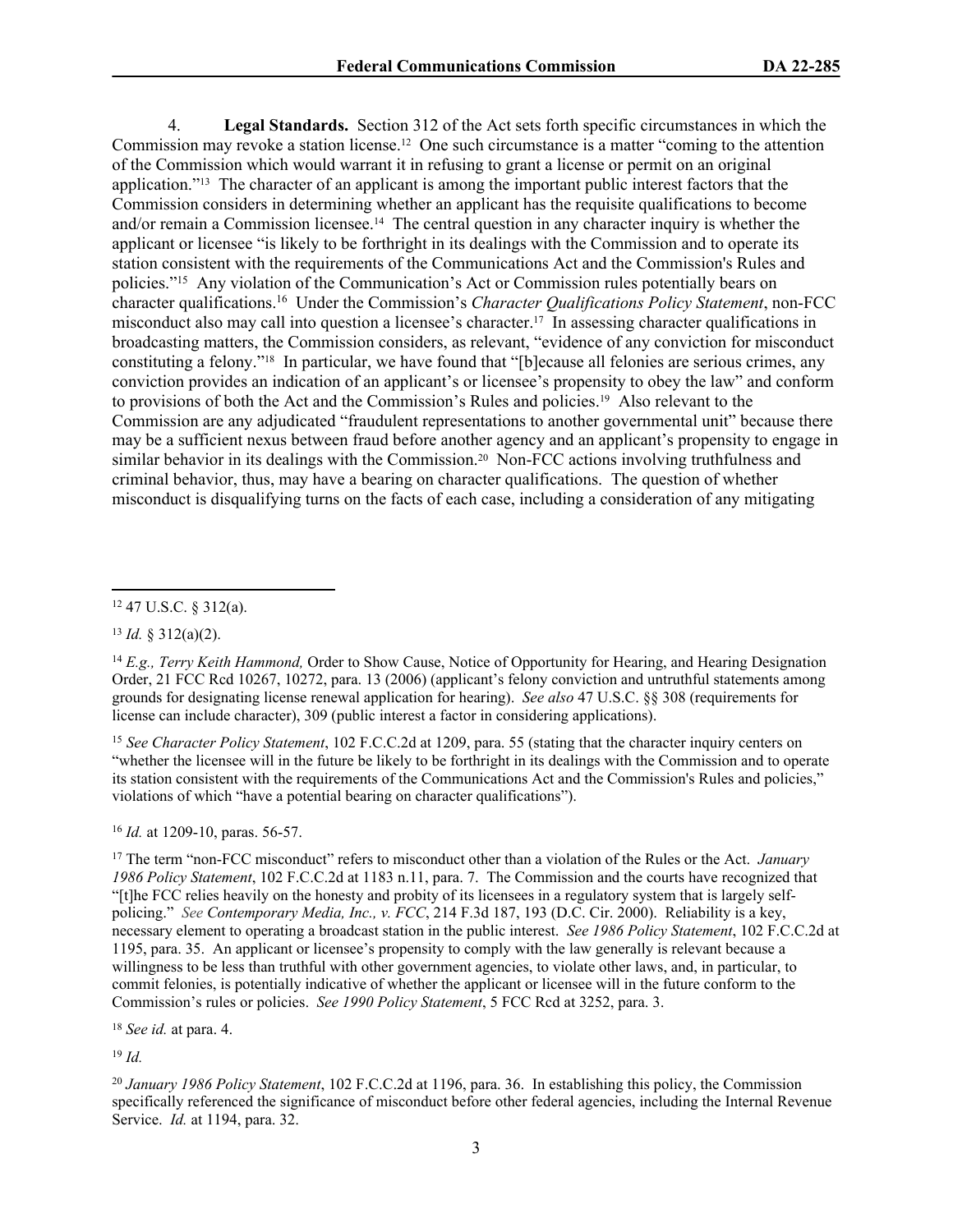circumstances.<sup>21</sup> The purpose of the hearing is not to retry the facts which led to Armstrong's felony conviction but, rather, to consider the impact of that adjudicated misconduct and  $A\&R$ 's admitted rule violations on Armstrong's and, by extension A&R's, character qualifications when viewed along with any mitigating factors.<sup>22</sup>

### **III. DISCUSSION**

5. We find that Armstrong's felony conviction raises the question under the Commission's *Character Qualifications Policy Statement* whether he, and thus A&R, has the character qualifications to remain a Commission licensee. The Commission and the courts have recognized that "[t]he FCC relies heavily on the honesty and probity of its licensees in a regulatory system that is largely self-policing."<sup>23</sup> Full and clear disclosure of all material facts is essential to the efficient administration of the Commission's licensing process, and proper analysis of broadcast applications is critically dependent on the accuracy and completeness of information and data that only the applicant can provide. Misrepresentation and lack of candor raise serious concerns as to the likelihood that the Commission can rely on an applicant, permittee, or licensee to be truthful.<sup>24</sup>

6. The felony of which Armstrong was convicted—fraud and false statements—is centered upon criminally dishonest conduct. Armstrong directed that dishonesty at a federal agency by making false statements on a federal tax form. His omission of material financial information (a large profit), resulted in substantial inaccuracy of information that he was federally required to report (total income on which tax liability is based). In light of Armstrong's past willingness to conceal information from another federal agency in violation of the law, we are unable to conclude on the record before us that Armstrong's criminal convictions are not disqualifying. In addition, A&R's late reporting of Armstrong's conviction to the Commission, along with its self-reported and purportedly inadvertent failure to file ownership reports and to upload issues/programs lists between 2018 and 2020, when considered along with the felony, heighten our concern as to whether we can rely upon A&R to provide complete and accurate information to the Commission. Because Armstrong's conviction, separately, and together with A&R's admitted rule violations, raises questions under the Commission's *Character Qualifications Policy Statement*, we designate for hearing appropriate issues to determine whether Armstrong, and by extension, A&R, possess the requisite character qualifications to remain a Commission licensee and whether the Commission should revoke the license for WJBE(AM).

### **IV. PROCEDURES FOR HEARING**

7. *Written Hearings Report and Order.* The Commission recently supplemented its formal hearing processes applicable to the revocation of Title III licenses by adopting rules that, *inter alia*, expand the use of a hearing procedure that relies in appropriate cases on written submissions and documentary evidence.25 These hearing proceedings shall be resolved on a written record consisting of affirmative case, responsive case, and reply case submissions, along with all associated evidence in the record, including stipulations and agreements of the parties and official notice of material facts. Based on

<sup>21</sup> *1990 Policy Statement*, 5 FCC Rcd at 3252, para. 5 ("While conviction for a felony raises questions of whether an applicant or licensee has the requisite propensity to obey the law, we continue to believe that there are mitigating factors that must be taken into consideration in our deliberations."); *January 1986 Policy Statement*, 102 F.C.C.2d at 1227-29, paras. 102-106 (discussion of mitigating factors).

<sup>22</sup> *See id*.

<sup>23</sup> *Contemporary Media Inc. v. FCC*, 214 F.3d 187, 193 (D.C. Cir. 2000) (citation omitted).

<sup>24</sup> *See January 1986 Character Policy Statement*, 102 FCC 2d at 1209-11. The fundamental importance of truthfulness and candor on the part of applicants and licensees in their dealings with the Commission is well established. *See FCC v. WOKO, Inc.,* 329 U.S. 223 (1946); *Nick J. Chaconas*, Decision, [28 FCC 2d 231 \(1971\)](http://web2.westlaw.com/find/default.wl?serialnum=1971024261&tc=-1&rp=%2ffind%2fdefault.wl&sv=Split&rs=WLW10.10&db=1017&tf=-1&findtype=Y&fn=_top&mt=Westlaw&vr=2.0&pbc=BE289969&ordoc=1975029412); *Lebanon Valley Radio, Inc.,* Decision, [35 FCC 2d 243 \(Rev. Bd. 1972\).](http://web2.westlaw.com/find/default.wl?serialnum=1972024130&tc=-1&rp=%2ffind%2fdefault.wl&sv=Split&rs=WLW10.10&db=1017&tf=-1&findtype=Y&fn=_top&mt=Westlaw&vr=2.0&pbc=BE289969&ordoc=1975029412)

<sup>25</sup> *See* note 4 *supra*.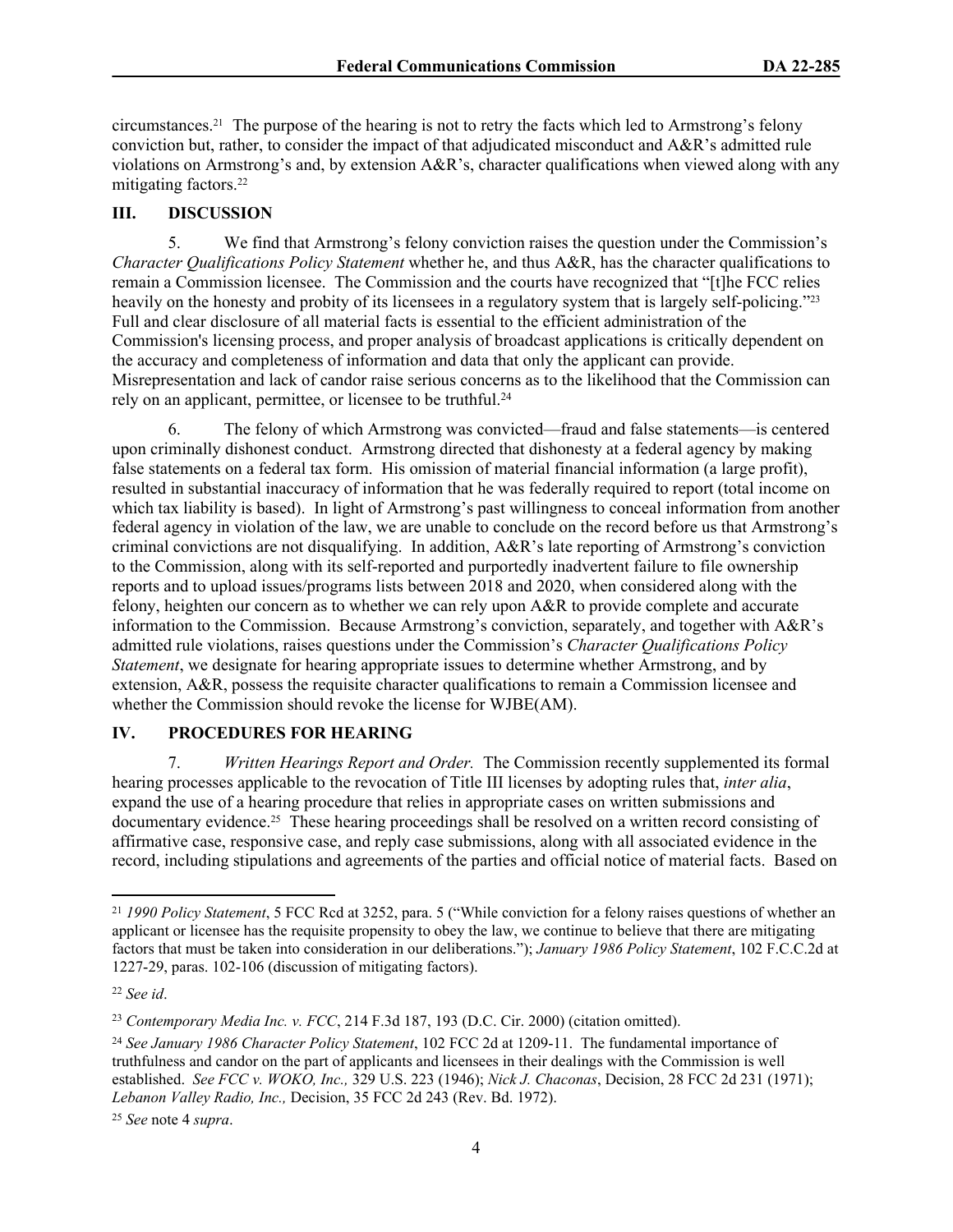that record, the presiding officer will issue an Initial Decision pursuant to section 409(a) of the Act and sections 1.267 and 1.274(c) of the Rules.<sup>26</sup> The Bureau finds that this is an appropriate case for use of those procedures because the criminal proceeding is a final adjudication and the court record from the proceeding contains an explanation of the factual underpinnings for the verdict finding Armstrong guilty.<sup>27</sup>

8. *Notice of Appearance*. Parties to this matter who wish to avail themselves of the opportunity to participate in the hearing proceeding must file a written appearance pursuant to section 1.91(c) of the Rules.28 The written appearance must be filed within 20 days of the mailing of this *Hearing Designation Order, Order to Show Cause, and Notice of Opportunity for Hearing* and must state, among other things, that they will present evidence on the matters specified in this order, and, if required, appear before a presiding officer at a time and place to be determined (which shall be no earlier than thirty days after receipt of this order).<sup>29</sup>

9. *Initial Case Order*. After release of this *Hearing Designation Order, Order to Show Cause*, *and Notice of Opportunity for Hearing*, the presiding officer shall promptly release an Initial Case Order. The Initial Case Order shall put all parties on notice that they are expected to be fully cognizant of Part I of the Rules concerning Practice and Procedure, 47 CFR Part 1, Subparts A and B. The Initial Case Order shall also set a date for the initial status conference and a date by which each party should file a pre-conference submission that would include (a) whether discovery is expected in this case, and if so, a proposed discovery schedule; (b) any preliminary motions they are intending to file; and (c) a proposed case schedule. The parties' pre-conference submissions should also indicate whether they request that a Protective Order be entered in this case.

10. *Initial Status Conference and Initial Status Conference Order*. The presiding officer shall set the case schedule, including any deadlines by which the parties should submit the motions they identified in their pre-conference submissions.<sup>30</sup> The presiding officer shall also set the deadlines for the parties' affirmative case, responsive case, and reply case submissions in accordance with sections 1.371- 1.375 of the Rules.<sup>31</sup> If the parties have requested the entrance of a Protective Order, the presiding officer shall also set a deadline by which a joint proposed Protective Order shall be submitted for consideration. In accordance with section 1.248(b) of the Rules,  $32$  the presiding officer may adopt the case schedule during the status conference or in an order following the conference.

11. Additional status conferences may be scheduled throughout the course of the proceeding at the request of the parties and/or at the discretion of the presiding officer. Any request by a party for a status conference must be made in writing to the presiding officer and shall be copied on all other parties.

<sup>28</sup> 47 CFR § 1.91(c).

29 *Id.* 

<sup>32</sup> *See id*. § 1.248(b).

<sup>26</sup> 47 U.S.C. § 409(a); 47 CFR §§ 1.267, 1.274(c). That Initial Decision will be subject to review by the Commission pursuant to 47 CFR §§ 1.276-277 under the circumstances described therein.

<sup>27</sup> *See Auburn Network, Inc.,* Hearing Designation Order, Order to Show Cause and Notice of Opportunity for Hearing, 35 FCC Rcd 1282, 1288, para. 16 (MB 2021).

<sup>&</sup>lt;sup>30</sup> Section 1.294 of the Rules shall determine the deadlines for oppositions (and replies, if permitted) for most interlocutory motions submitted to the presiding officer. *See id*. § 1.294. The filing deadlines for oppositions (and replies, if permitted) to motions to enlarge, change, or delete issues made pursuant to section 1.229 of the Rules and motions to intervene made pursuant to section 1.223 of the Rules, for example, shall be at the discretion of the presiding officer.

<sup>31</sup> *See id*. §§ 1.371-1.375.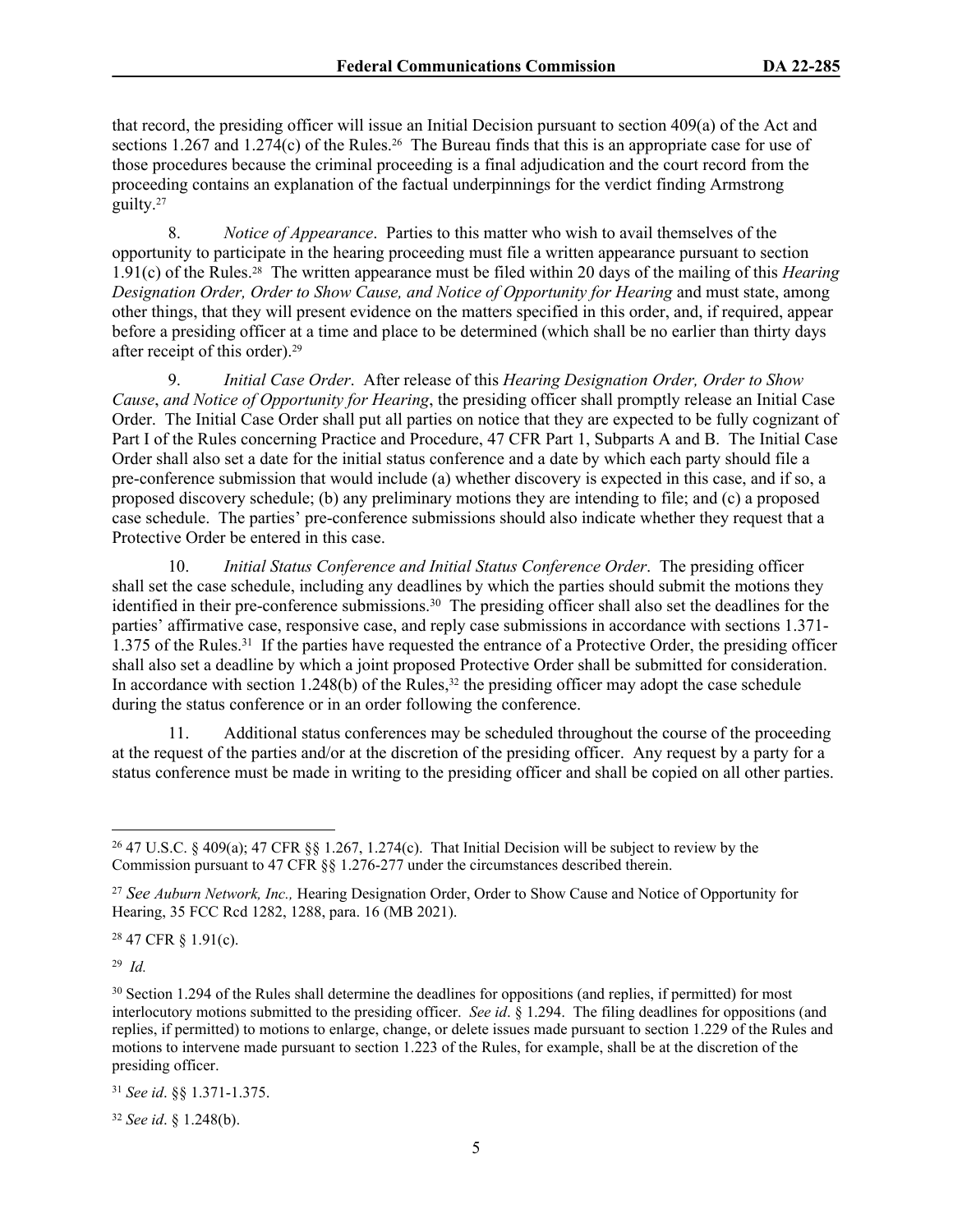12. *Transcripts.* In accordance with section 1.248 of the Rules, an official transcript of all case conferences shall be made, unless the parties and the presiding officer agree to forego a transcript.<sup>33</sup> Transcripts shall be made available to the public as part of the official record in the Commission's Electronic Comment Filing System (ECFS) in MB Docket No. 22-122.

13. *Requests for Admissions*. In accordance with section 1.246 of the Rules, any party may serve upon any other party written requests for the admission of the genuineness of any relevant documents or of the truth of any relevant matters of fact.<sup>34</sup> Such requests shall be served within twenty (20) days after the deadline for filing a notice of appearance unless the presiding officer sets a different time frame.<sup>35</sup>

14. *Available Discovery Methods*. Sections 1.311 through 1.325 of the Rules set forth procedures that may be used for the discovery of relevant facts and/or for the production and preservation of evidence for use in the hearing proceeding.36 These sections of the Rules provide, *inter alia*, for the taking of depositions, for interrogatories, and for the production of documents and things.<sup>37</sup>

15. *Evidentiary Rules*. In the *Written Hearings Report and Order*, the Commission amended section 1.351 of the Rules to adopt the evidentiary standard set forth in the formal APA hearing requirements. In relevant part, section 1.351 of the Rules now states, "any oral or documentary evidence may be adduced, but the presiding officer shall exclude irrelevant, immaterial, or unduly repetitious evidence."<sup>38</sup> The parties remain free to make evidentiary arguments based on the Federal Rules of Evidence.

16. *Petitions to Intervene*. Any person or entity seeking status as a party in interest in this proceeding must file a petition to intervene in accordance with section 1.223(a) of the Rules.<sup>39</sup> Any person or entity seeking to participate in this proceeding as a party may file a petition for leave to intervene in accordance with section 1.223(b) of the Rules.<sup>40</sup>

17. *Motions to Enlarge, Change or Delete Issues.* Motions to enlarge, change, or delete issues to be considered in this proceeding shall be allowed, consistent with section  $1.229$  of the Rules.<sup>41</sup>

18. *Restricted Proceeding.* This hearing proceeding is a "restricted" proceeding pursuant to section 1.1208 of the Rules and thus *ex parte* presentations to or from Commission decision-making personnel, including the presiding officer and her staff and staff of the Commission's Media Bureau, are prohibited, except as otherwise provided in the Rules.<sup>42</sup>

19. *Electronic Filing of Documents.* All written submissions such as motions, letters, discovery requests and objections and written responses thereto, excluding confidential and/or other

<sup>35</sup> *See id*.

<sup>39</sup> *See id.* § 1.223(a).

- <sup>40</sup> *See id.* § 1.223(b).
- <sup>41</sup> *See id.* § 1.229.

<sup>42</sup> *See id.* § 1.1208 ("Proceedings in which *ex parte* presentations are prohibited, referred to as 'restricted' proceedings, include . . . all proceedings that have been designated for hearing . . ."). *See also id.* §§ 1.1202(b) (describing what constitutes an *ex parte* presentation), 1.1204 (exceptions).

<sup>33</sup> *See id*. § 1.248.

<sup>34</sup> *See id*. § 1.246.

<sup>36</sup> *See id*. §§ 1.311-1.325.

<sup>37</sup> *See*, *e.g*., *id*. §§ 1.315, 1.323, and 1.325.

<sup>38</sup> *Id.* § 1.351.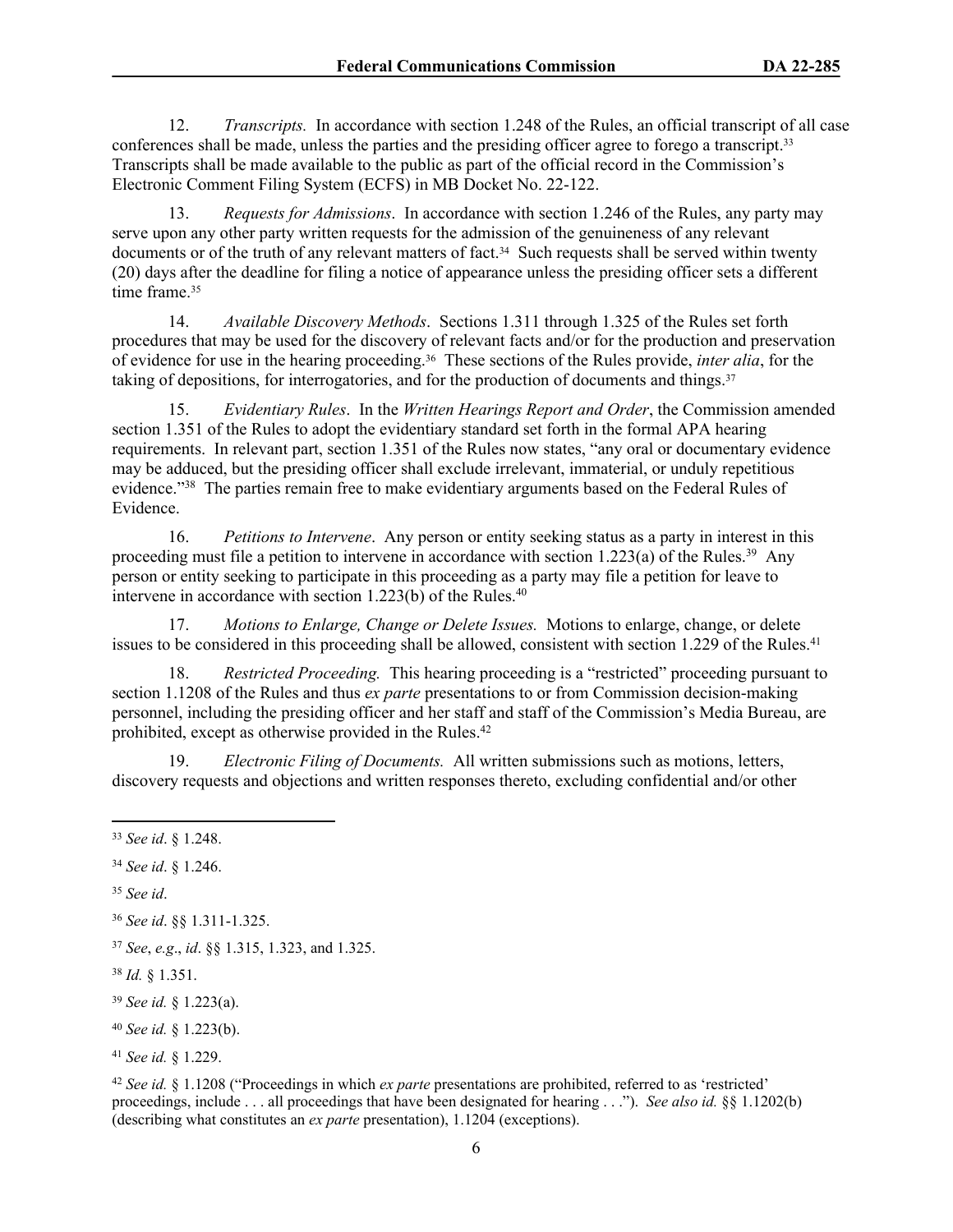protected material, must be filed in MB Docket No. 22-122 using ECFS.<sup>43</sup> ECFS shall also act as the repository for records of actions taken in this proceeding, excluding confidential and/or other protected material, by the presiding officer and the Commission. Documents responsive to any party's requests for production of documents should not be filed on ECFS. Such responsive documents shall be served directly on counsel for the party requesting the documents and produced either in hard copy or in electronic form (*e.g*., hard drive, thumb drive) with files named in such a way as it is clear how the documents are organized.

20. *Case Caption*. The caption of any pleading filed in this proceeding, as well as all letters, documents, or other written submissions including discovery requests and objections and responses thereto, shall indicate whether it is to be acted upon by the Commission or the presiding officer.44 The presiding officer shall be identified by name.

21. *Service.* All documents submitted in this proceeding must also be served on all other parties in accordance with section 1.211 of the Commission's Rorules and shall be accompanied by a proof of service. Service on the Enforcement Bureau shall be made using the following email address: [EBHearings@fcc.gov.](mailto:EBHearings@fcc.gov)

22. *Confidential and/or Otherwise Protected Materials.* To the extent any party to this proceeding wishes to submit materials or information that it would like withheld from the public record, it may do so in accordance with the procedures set forth in section 1.314 of the Rules.45 The parties may also enter into a Protective Order. As stated above, requests for a Protective Order should be made in the parties' pre-conference submission in accordance with the schedule set forth in the Initial Case Order.

23. *Initial Decision.* The presiding officer shall issue an Initial Decision on the issues set forth herein, as well as any other issues designated for hearing in the course of the proceeding. This Initial Decision shall contain, at a minimum, findings of fact and conclusions of law, as well as the reasons or basis therefor, and the appropriate rule or order or policy and the sanction, relief or denial thereof, as appropriate.<sup>46</sup>

## **V. ORDERING CLAUSES**

24. ACCORDINGLY, IT IS ORDERED that, pursuant to sections 312(a) and 312(c) of the Communications Act of 1934, as amended,<sup>47</sup> and section 1.91(a) of the Commission's Rules,<sup>48</sup> and pursuant to authority delegated under sections 0.61 and 0.283 of the Commission's Rules,<sup>49</sup> Arm & Rage, LLC IS HEREBY ORDERED TO SHOW CAUSE why its authorization for WJBE(AM), Powell, Tennessee SHOULD NOT BE REVOKED in a proceeding before the FCC Administrative Law Judge, at a time and place to be specified in a subsequent order, upon the following issues:

(a) To determine the effects, if any, of Joseph Armstrong's felony conviction on his qualifications and thus the qualifications of Arm & Rage, LLC to be a Commission licensee;

(b) To determine the effects, if any, of Arm & Rage, LLC's failure to report the

<sup>43</sup> *See id*. § 1.51.

<sup>44</sup> *See id.* § 1.209.

<sup>45</sup> *See id.* § 1.314.

<sup>46</sup> *See id.* §§ 1.267, 1.274(c). The Initial Decision shall be subject to Commission review as set forth *id.* at 1.276- 277.

<sup>47</sup> 47 U.S.C. §§ 312(a)(2), 312(c).

<sup>48</sup> 47 CFR § 1.91(a).

<sup>49</sup> *See* 47 CFR §§ 0.61, 0.283.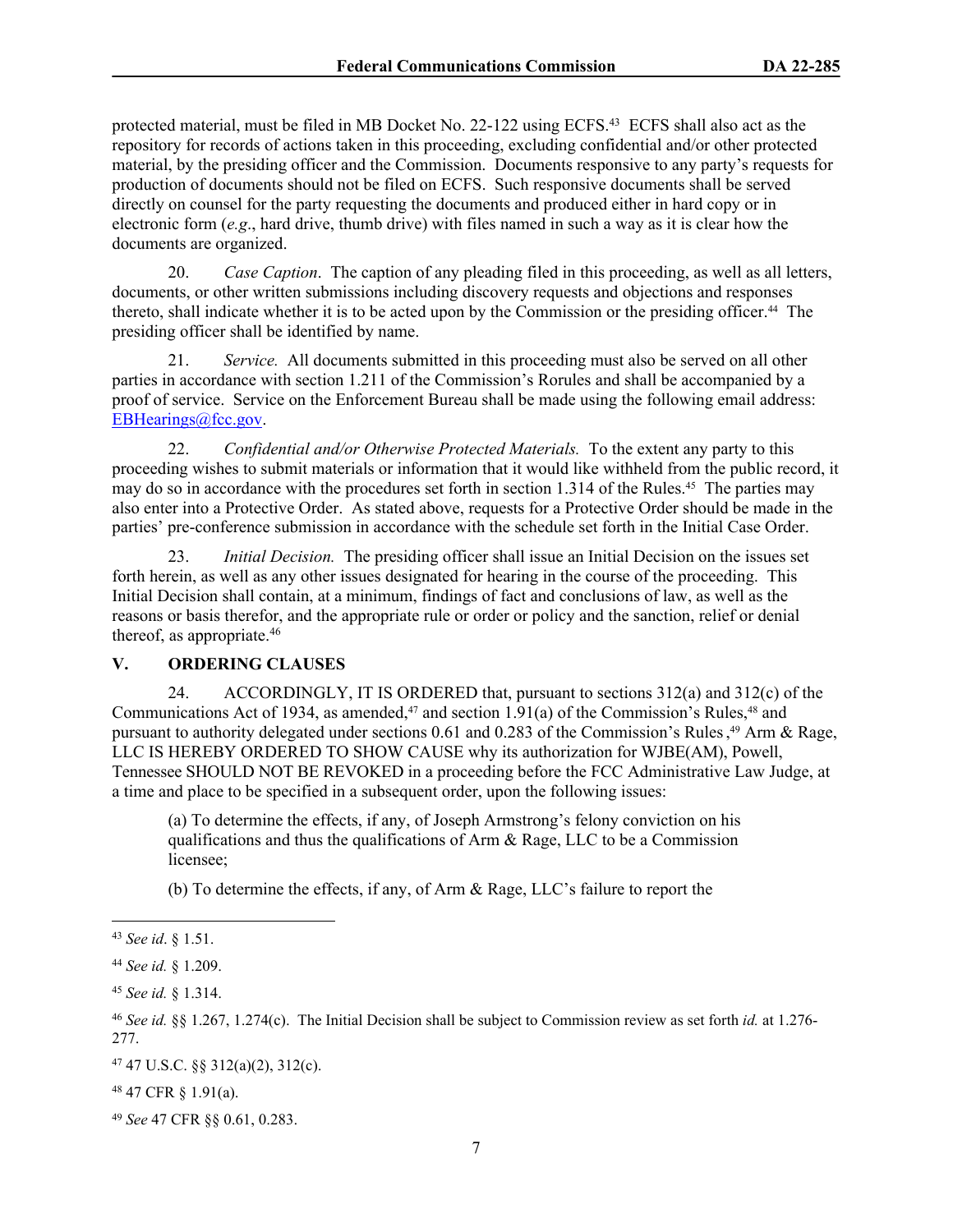conviction by the April 1, 2017 due date, to upload required information to an online public inspection file, and to file timely ownership reports on its qualifications to be a Commission licensee; and

(c) To determine whether, pursuant to section 312 of the Communications Act or 1934, as amended, the license of Arm & Rage, LLC for WJBE(AM), Powell, Tennessee should be revoked.

25. IT IS FURTHER ORDERED that, pursuant to section 312(c) of the Communications Act of 1934, as amended, section 1.91(c) of the Commission's Rules,<sup>50</sup> in order to avail itself of the opportunity to be heard and the right to present evidence at a hearing in these proceedings, Arm  $\&$  Rage, LLC and/or Joseph Armstrong, in person or by an attorney, SHALL FILE within 20 days of the mailing of this *Hearing Designation Order, Order to Show Cause, and Notice of Opportunity for Hearing* a written appearance stating its intention to appear at the hearing and present evidence on the issues specified above.

26. IT IS FURTHER ORDERED, pursuant to section 1.92(a) and (c) of the Commission's Rules,<sup>51</sup> that if Arm & Rage, LLC and/or Joseph Armstrong fails to file a written appearance within the time specified above, or has not filed prior to the expiration of that time a petition to dismiss without prejudice, or a petition to accept, for good cause shown, such written appearance beyond expiration of said 20 days, the right to a hearing shall be deemed waived. Where a hearing is waived, the Administrative Law Judge shall issue an order terminating the hearing proceeding and certifying the case to the Commission.

27. IT IS FURTHER ORDERED that the Chief, Enforcement Bureau, IS MADE A PARTY to this proceeding without the need to file a written appearance.

28. IT IS FURTHER ORDERED that, in accordance with section 312(d) of the Communications Act of 1934, as amended, and section 1.91(d) of the Commission's Rules**,** <sup>52</sup> the burden of proceeding with the introduction of evidence and the burden of proof SHALL BE upon the Commission's Enforcement Bureau.

29. IT IS FURTHER ORDERED that a copy of each document filed in this proceeding subsequent to the date of adoption of this *Hearing Designation Order, Order to Show Cause, and Notice of Opportunity for Hearing* SHALL BE SERVED on the counsel of record appearing on behalf of the Chief, Enforcement Bureau. Electronic service on the Enforcement Bureau shall be made using the following email address:  $EBHearings@fcc.gov$ .

30. IT IS FURTHER ORDERED that copies of this *Hearing Designation Order, Order to Show Cause, and Notice of Opportunity for Hearing* shall be sent via Certified Mail, Return Receipt Requested, and by regular first-class mail to Arm & Rage, LLC and Joseph Armstrong, 2340 Martin Luther King Ave., Knoxville, TN 37914 and James L. Winston, Esq., Rubin, Winston, Diercks, Harris & Cooke, LLP, P.O, Box 20036, Suite 700, Washington, DC 20036.

<sup>50</sup> *See id.* § 1.91 (c).

<sup>51</sup> *See* 47 CFR §§ 1.92(a) and (c).

<sup>52</sup> *See* 47 U.S.C. § 312(d); 47 CFR § 1.91(d).